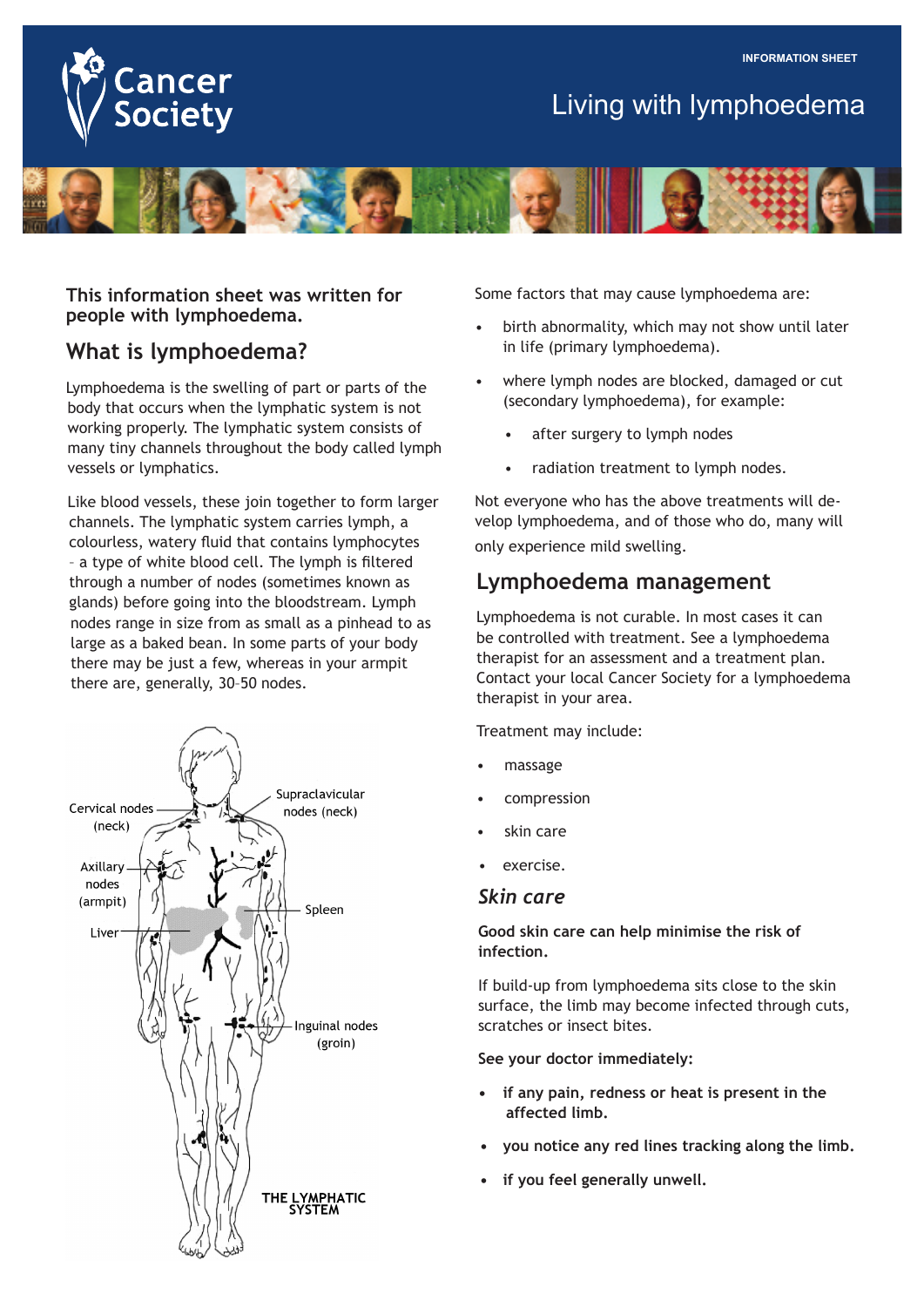Always complete the prescribed course of antibiotics. If signs and symptoms persist after a course of antibiotics, seek medical advice. The infection may not have completely cleared.

- Avoid sunburn, cover up and use 30+ sunscreen when outdoors.
- Keep skin soft gently moisturise daily with a non-perfumed cream or oil, such as Dermaveen Moisturising Lotion or QV moisturiser. These are non-sticky lotions (without lanolin or perfume). For dry scaly skin use a 10 percent urea cream, for example, Aquacare.
- Instead of soap try a body wash, for example, QV wash soap alternative or Dove soap. They are nonlathering gentle cleansers that do not dry out the skin.
- Wear gloves when gardening or doing dishes.
- Try to avoid insect bites, cuts and scratches. Treat any that occur with antiseptic ointment or spray, for example, Savlon and, Stingose. You may be prescribed an antibiotic ointment, for example, Bactroban.
- If possible, use the unaffected arm to have your blood pressure, injections or blood taken.
- Avoid the use of hot water bottles, or ice or heat packs on your affected limb.
- Spa baths are not recommended.
- Always wear your compression garment as shown. If you do not have a compression garment contact your local Cancer Society or your therapists. You may need to wear a garment for air travel or land journeys at high altitude, for example, tramping or long car journeys.
- For arm lymphoedema, use the unaffected arm for carrying heavy parcels.
- Check that your work environment is not making your lymphoedema worse (for example, computer set-up, heavy lifting or repetitive movements).
- For leg lymphoedema, avoid standing or sitting still for long periods. Do gentle exercises every 15 minutes, such as changing your leg position, bending, stretching, or circling your foot at the ankle. Try to get up and walk around every hour if possible.
- **Treat all infections, such as athlete's foot, promptly.**

### *Tips for diet*

A balanced diet low in fat and high in fibre is important.

- Eat plenty of fresh fruit and vegetables.
- Drink lots of fluid daily, especially water.
- Try to maintain the ideal weight for your height and build.
- Putting on weight can make lymphoedema more difficult to control.
- Having low protein may worsen the condition. Eat easily digested protein, such as chicken, fish, tofu or low fat dairy products.

### *Tips on exercise*

Regular exercise, such as walking and swimming can be very good for you. Muscular action will help to move the fluid out of the swollen limb. See your lymphoedema therapist or local Cancer Society for exercise sheets that will help.

### *Tips on self-massage*

Learn how to do this from your lymphoedema therapist.

#### *Wearing compression garments*

These should be fitted by a lymphoedema therapist or another trained person. They should be worn according to the therapist's instructions and cared for according to the manufacturer's instructions. Talk to your lymphoedema therapist about suppliers and subsidies that may be available.

### **Other support**

Talking about your experience can be very helpful. Other people with lymphoedema can be a great source of support, advice and experience. Check with your local Cancer Society for local support groups or education in your area.

### **Lymphoedema therapists**

These are usually nurses, physiotherapists or massage therapists who have undertaken specialised training in lymphoedema management. Check that your therapist has the appropriate training. Your local Cancer Society will be able to advise you about trained lymphoedema therapists in your area.

Lymphoedema therapists work in public and private practice. Private costs may be covered by your